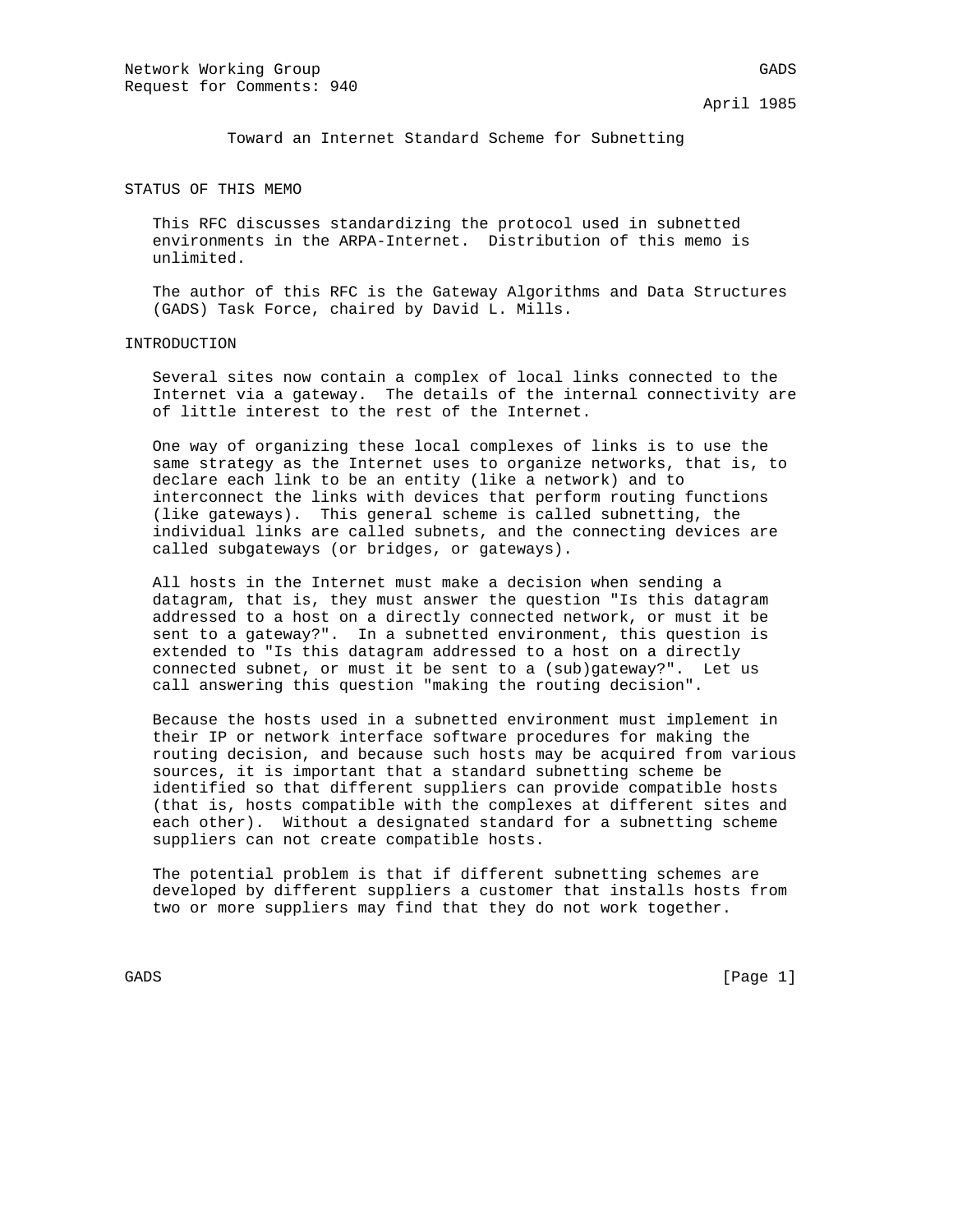This topic has been discussed in a set of RFCs  $[1,2,3,4]$  and in a flurry of messages in the Gateway Algorithms and Data Structures Task Force. It is strongly suggested that if subnetting is used at all, it be according this new standard scheme.

## APPROACH

 An Internet address currently consists of a two-layer hierarchy, a 'network' and a per-network 'rest' field. This subnet scheme adds an optional 'subnet' layer and field.

 The subnet field is created by stealing some bits from the rest (or host) field of the address. The details of the subnet field are site specific. All three classes (A, B, and C) of networks may be subnetted.

 The use of subnets is an optional local decision. The fact that a network has subnets is invisible outside that network, and the change is local and can be instituted at a site without any global Internet perturbations. A complex of links is assigned a single IP network number, and outside that complex it appears as a single network with that number. Only inside does local structure appear.

 However, while the decision to use subnets at a site is optional, any IP implementation which may possibly be used in a potentially subnetted environment, should provide for subnet field configuration as described above. Such an implementation will function properly in environments with or without subnetting. On the other hand, implementations lacking this provision will not function in a subnetted environment, and are thus potentially less useful.

 This specifications is not intended to require a particular implementation technique inside the host, but rather to define the external behavior of the host in a subnetted environment. It does not specify how routing is done or the details of host construction. Note that gateways are hosts, too.

 However, it seems easiest to explain the approach by describing one possible host implementation.

Example Implementation:

 Let us use "subnet" to mean the locally attached transmission medium.

The key decision to be made is "Is the destination IP address

GADS [Page 2]